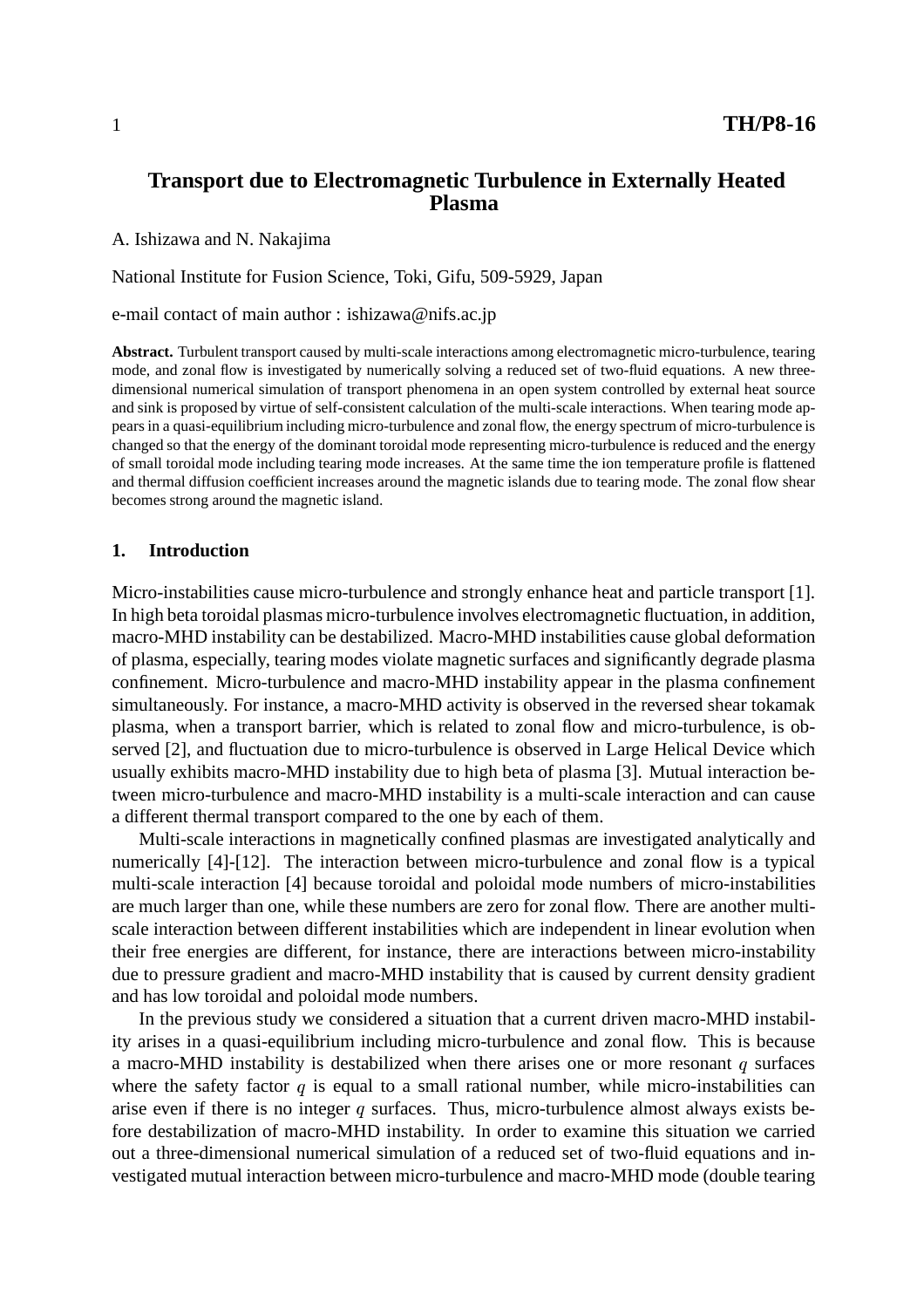mode) [9, 10]. In the simulation micro-instabilities (kinetic ballooning mode) are destabilized at first, and then turbulent state is formed. We found that the excitation of macro-mode by the micro-turbulence is different from macro-MHD instability because the spatial profile of the former is significantly different from the spatial profile of double tearing mode. The energy transfer from micro-turbulence to macro-mode is similar to the energy transfer from microturbulence to zonal flow [10]. The macro-mode is a part of turbulence in the turbulent state. After a certain period of time, then, the induced macro-mode by the turbulence becomes eigen function of double tearing mode and grows up with magnetic reconnection, in the case that the equilibrium has free energy of macro-MHD instability such as a current density gradient [9]. When the free energy is small the double tearing mode saturates, and then we have a new quasiequilibrium including not only the micro-turbulence and zonal flow but magnetic islands [11]. The magnetic reconnection of double tearing mode is caused by non-ideal effect due to turbulent mixing of magnetic flux at the resonant surfaces [11]. The effect of zonal flow produced by micro-turbulence on the stability of double tearing mode is not clear [12], while the zonal flow shear is suppressed by the appearance of double tearing mode as implied in Ref. [9].

In this paper we study effects of coexistence of micro-turbulence with macro-MHD instability on turbulent thermal transport in externally heated plasma. Self-consistent calculation of the mutual interaction is carried out by numerically solving a reduced set of two-fluid equations. We examine thermal transport due to electromagnetic turbulence by comparing before arising macro-MHD instability in an equilibrium including micro-turbulence and afters. This analysis of heat transport in the presence of macro-MHD is motivated by experimental results showing dependence between the formation of transport barrier and the integer  $q$  surfaces[13].

#### **2. Simulation model**

We carry out three-dimensional numerical simulations of a reduced set of two-fluid equations that extends the standard reduced two-fluid equations[14] by including temperature gradient effects[15, 16, 9]. The equations are

$$
n_{eq}\frac{d\nabla_{\perp}^{2}\Phi}{dt} = -\nabla_{\parallel}J - K[p] + \tilde{a}\nabla_{\perp}\cdot[\nabla_{\perp}\Phi, p_{i}] + \mu_{Q}\nabla_{\perp}^{2}\nabla_{\perp}^{2}\Phi,
$$
\n(1)

$$
\frac{dn}{dt} = -n_{eq}\nabla_{\parallel}v_{e\parallel} + K[n_{eq}\Phi - p_e] + \mu_n\nabla_{\perp}^2 n,\tag{2}
$$

$$
n_{eq}\frac{dv_{\parallel}}{dt} = -\nabla_{\parallel}p + \mu_v\nabla_{\perp}^2v_{\parallel},
$$
\n(3)

$$
\beta \frac{\partial \psi}{\partial t} = -\nabla_{\parallel} \Phi + \frac{1}{n_{eq}} \nabla_{\parallel} p_e + \eta_L v_{e\parallel} + \eta J,\tag{4}
$$

$$
\frac{dT_i}{dt} = -(\Gamma - 1)(T_{eq}\nabla_{\parallel}v_{\parallel} + \kappa_L T_i) \n+T_{eq}K[(\Gamma - 1)(\Phi + T_i + T_{eq}n/n_{eq}) + \Gamma T_i] + \mu_T\nabla_{\perp}^2 T_i,
$$
\n(5)

where  $df/dt = \partial f/\partial t + \tilde{a}[\Phi, f], \nabla_{\parallel} f = \epsilon \partial f/\partial \zeta - \beta \tilde{a}[\psi, f], K[$  $\beta \tilde{a}[\psi,f], K[f] = 2\epsilon[r\cos\theta,f],\, J = \nabla_\perp^2 \psi,$  $\psi=\psi_{eq}+\psi/{\tilde a}, \Phi=\Phi/{\tilde a}, n=n_{eq}+{\tilde n}/{\tilde a}, T_i=T_{eq}+T_i/{\tilde a}, T_e=\tau T_{eq}, p_i=n_{eq}T_{eq}+T_{eq}{\tilde n}/{\tilde a}+$  $n_{eq}T_i/\tilde{a}, p_e=\tau n_{eq}T_{eq}+\tau T_{eq}\tilde{n}/\tilde{a}, p=p_i+p_e, v_{e||}=v_{||}+$  -'  $\lambda + J/n_{eq}, \, \tilde{a} = a/\rho_i , \, \eta_L = \sqrt{\frac{\pi}{2}} \tau \frac{m_e}{m_i} |\nabla_\parallel|,$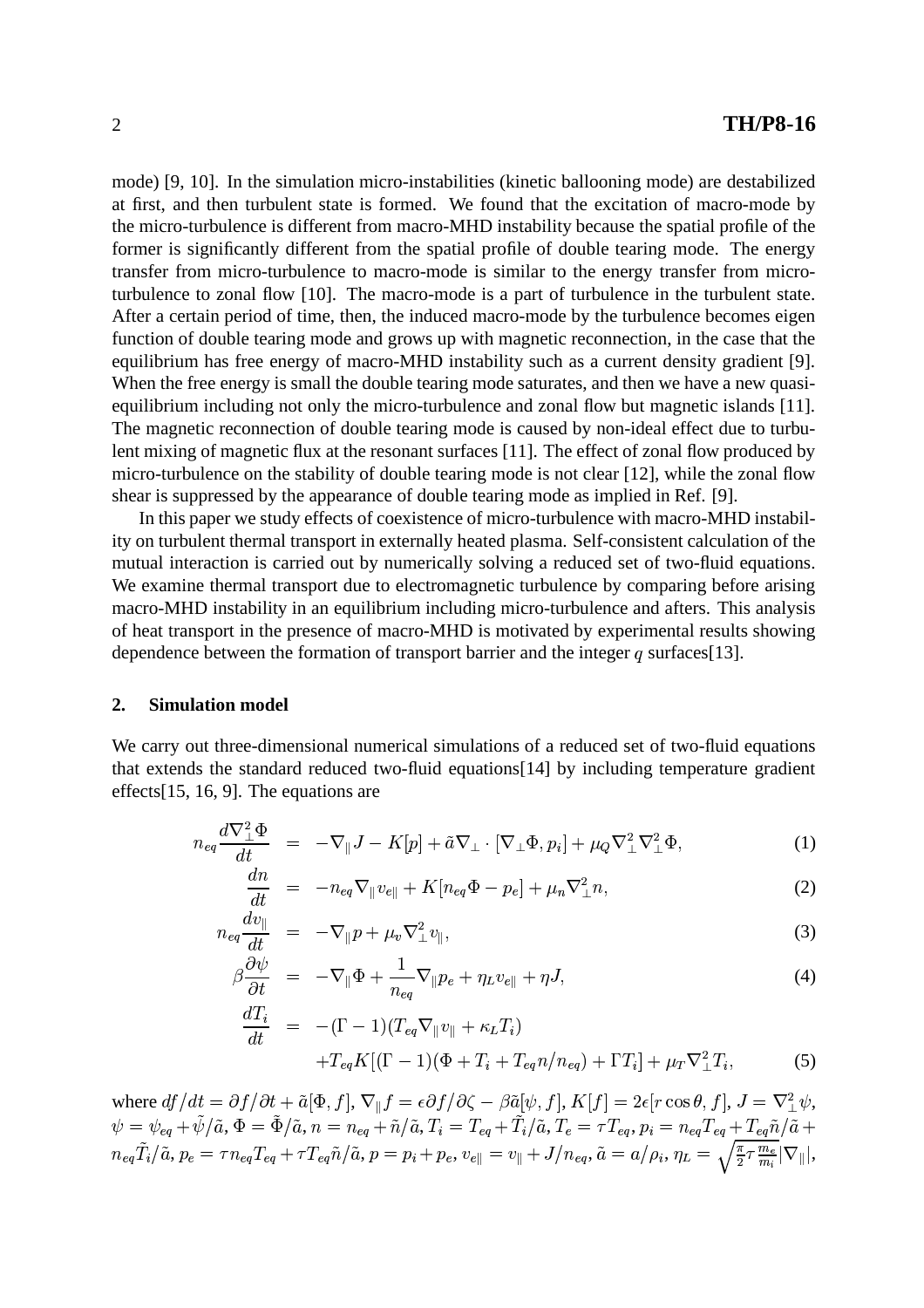

FIG. 1: *Three-dimensional color-contour of electrostatic potential. The quasi-steady state including* electromagnetic *turbulence* is *formed* at  $t = 245$ . After the appearance of *tearing* mode *the spatial structure of turbulence is altered at*  $t = 324$ .

 $\kappa_L = \sqrt{\frac{8I_{eq}}{\pi}} |\nabla_{\parallel}|$ . In these equations *n*,  $v_{\parallel}$ ,  $\Phi$ ,  $\psi$ ,  $T_i$ ,  $\rho_i$ ,  $\epsilon = a/R$ , R, and *a* are the electron density, the parallel ion velocity, the electrostatic potential, the flux function, the ion temperature, Larmor radius, the inverse of aspect ratio, the major radius, and the minor radius, respectively. The normalizations are  $(tv_{ti}/a, r/\rho_i, \rho_i \nabla_{\perp}, a\nabla_{\parallel}, e\Phi/T_0, \psi/\beta B_0\rho_i, n/n_0, T/\rho_i$  $n / n_0$ ,  $T / T_0$ ,  $v_{\parallel}/v_{\pm i}$  $\rightarrow$  (t, r,  $\nabla_{\perp}$ ,  $\nabla_{\perp}$ ,  $\Phi$ ,  $\psi$ ,  $\psi, n, T, v_{\parallel}$ ). In the numerical calculations we employ 128 toroidal modes and 256 poloidal modes that distribute within  $1 \le m/n \le q(r/a = 0.9)$ , and 256 uniform grid points in the radial direction, where  $m$  and  $n$  are poloidal and toroidal mode numbers. We set  $\epsilon = 0.25$ ,  $\rho_i/a = 1/80$ ,  $\tau = 1$ , the artificial dissipations  $\mu_Q = \mu_n = \mu_v = \mu_T = m^4 10^{-7}$ , and the normalized resistivity  $\eta = 4 \times 10^{-4}$  which corresponds to  $S = 1.6 \times 10^{6}$ . We assume that the plasma is surrounded by a perfectly conducting wall.

We describe the initial equilibrium of numerical simulation here. We consider a normal shear q-profile,  $q = q_0 \{1 + (r/\tilde{a})^{2p} |(q_a/q_0)^p - 1|\}^{1/p}$ , where  $q_0 = 1.7$ ,  $q_a = 4$ , and  $p =$ 4, that has a  $q = 2$  resonant surface at  $r/\tilde{a} = 0.65$ . The density profile is  $n_{eq} = 0.8 +$  $0.2 \exp(-4(r/\tilde{a})^2)$ , and the temperature profile is  $T_{eq} = 0.8 - 0.2 \tanh[(r/\tilde{a}-0.7)/0.2]$ . Kinetic ballooning modes [17], i.e. micro-instability, are unstable and a tearing mode [18], i.e. macro-MHD instability, is also unstable for the initial equilibrium.

## **3. Nonlinear evolution in external heating**

We consider a situation that turbulent plasma is externally heated because micro-turbulence exists before heating the plasma additionally in many torus plasma experiments. For such purpose, first, we calculate time evolution of micro-instabilities for a fixed temperature profile and obtain a quasi-equilibrium that includes the micro-turbulence. This calculation is similar to our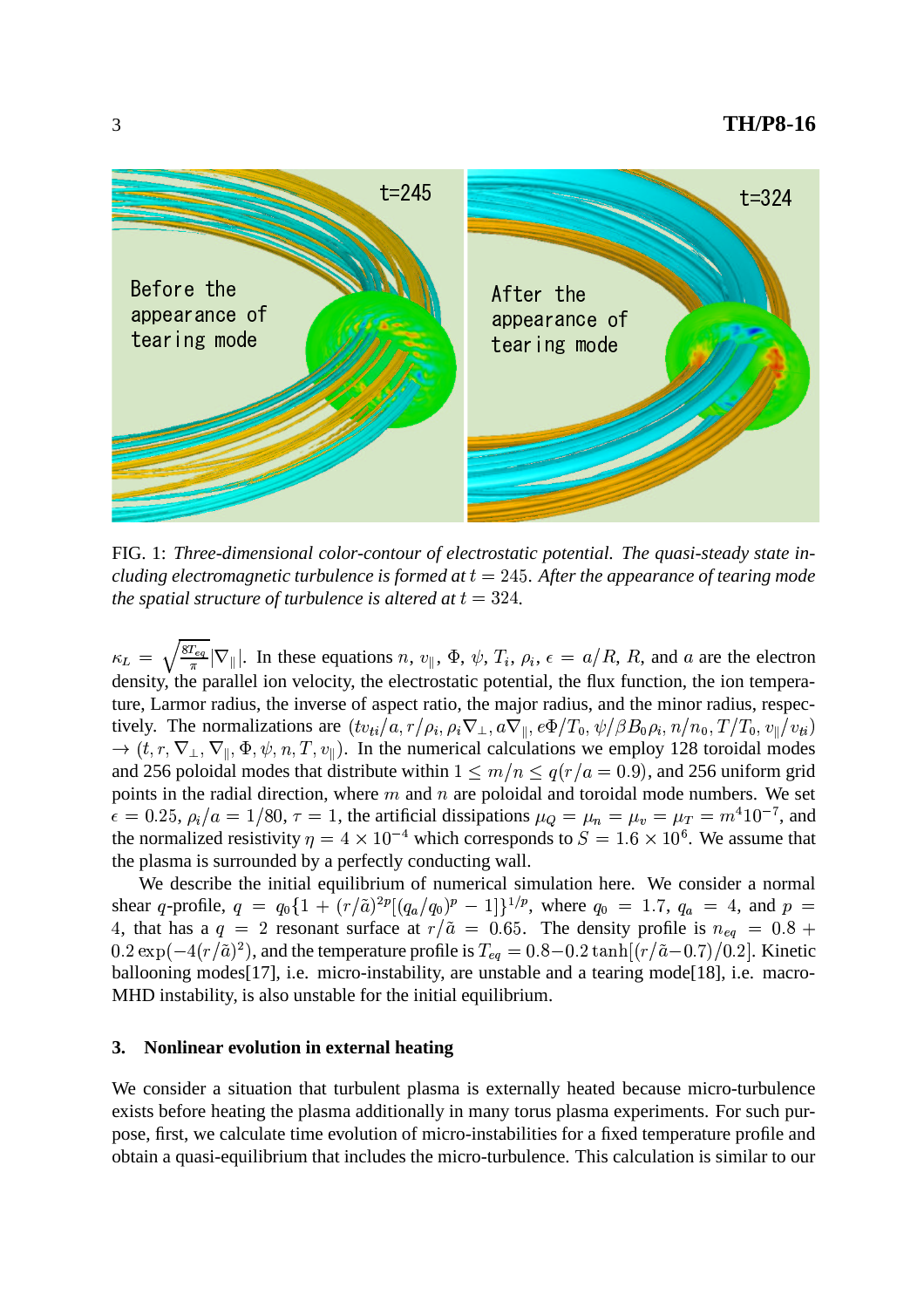

FIG. 2: *Color-contour of electrostatic potential on the same poloidal cross section. The quasi*equilibrium including micro-turbulence is formed at  $t = 245$ . The coexistence of micro*turbulence* with *tearing* mode is established at  $t = 324$ .

previous one that shows production of small  $(m, n)$  mode by micro-turbulence [9, 10] and is described in Sec. 3.1. Next we do not fix the temperature profile and add heat into the quasiequilibrium, and then we restart the numerical simulation. We choose the appropriate heating that makes up for the turbulent heat transport so that the temperature profile is sustained. This is described in Sec. 3.2. When we have macro-MHD instability we can have flattening of profile even if we try to sustain the profile by the appropriate heating. This is shown in Secs. 3.3 and 3.4.

#### **3.1. Formation of quasi-equilibrium and production of small (m,n) mode by turbulence**

The kinetic ballooning modes are more unstable than the tearing mode for the initial equilibrium, and thus kinetic ballooning modes dominate in the early evolution and make the system be turbulent. The three-dimensional color-contour of electrostatic potential shows a ballooning structure, which is fat at the outer side of torus and is thin at the inner side at  $t = 245$  in Fig. 1. The turbulence is strong at the bad curvature region as shown in the frames with  $t = 245$ of electrostatic potential profile in Fig. 2. The zonal flow is produced by the turbulence and regulates the amplitude of turbulence by shearing radial profile of turbulence as shown in the frames with  $t = 245$  in Fig. 2.

Here we present the time evolution of magnetic energy,  $E_M(n)$ , and kinetic energy  $E_K(n)$ for each toroidal mode number *n* in Fig. 3. The kinetic ballooning modes,  $7 \le n \le 20$ , increase at first, and the  $n = 1$  mode (blue thick line) that indicates macro-mode also increases because of nonlinear mode coupling with the kinetic ballooning modes. Then, all modes saturate and zonal flow, which is indicated by the  $n = 0$  mode of kinetic energy (red thick line), regulates the level of turbulence. At this time the  $(m, n) = (2, 1)$  mode is a part of turbulence and the helical flux of  $m/n = 2$  does not show magnetic islands in the frame of  $t = 245$  of Fig. 4. To be precise, electromagnetic perturbation of micro-turbulence violates magnetic surfaces around  $q = 2$  rational surface at  $t = 245$  as shown by Poincare map of magnetic field lines in Fig. 4. Hence, the growth of  $(m, n) = (2, 1)$  mode by the nonlinear mode coupling with the turbulence is not the growth of tearing mode as mentioned in Ref. [9].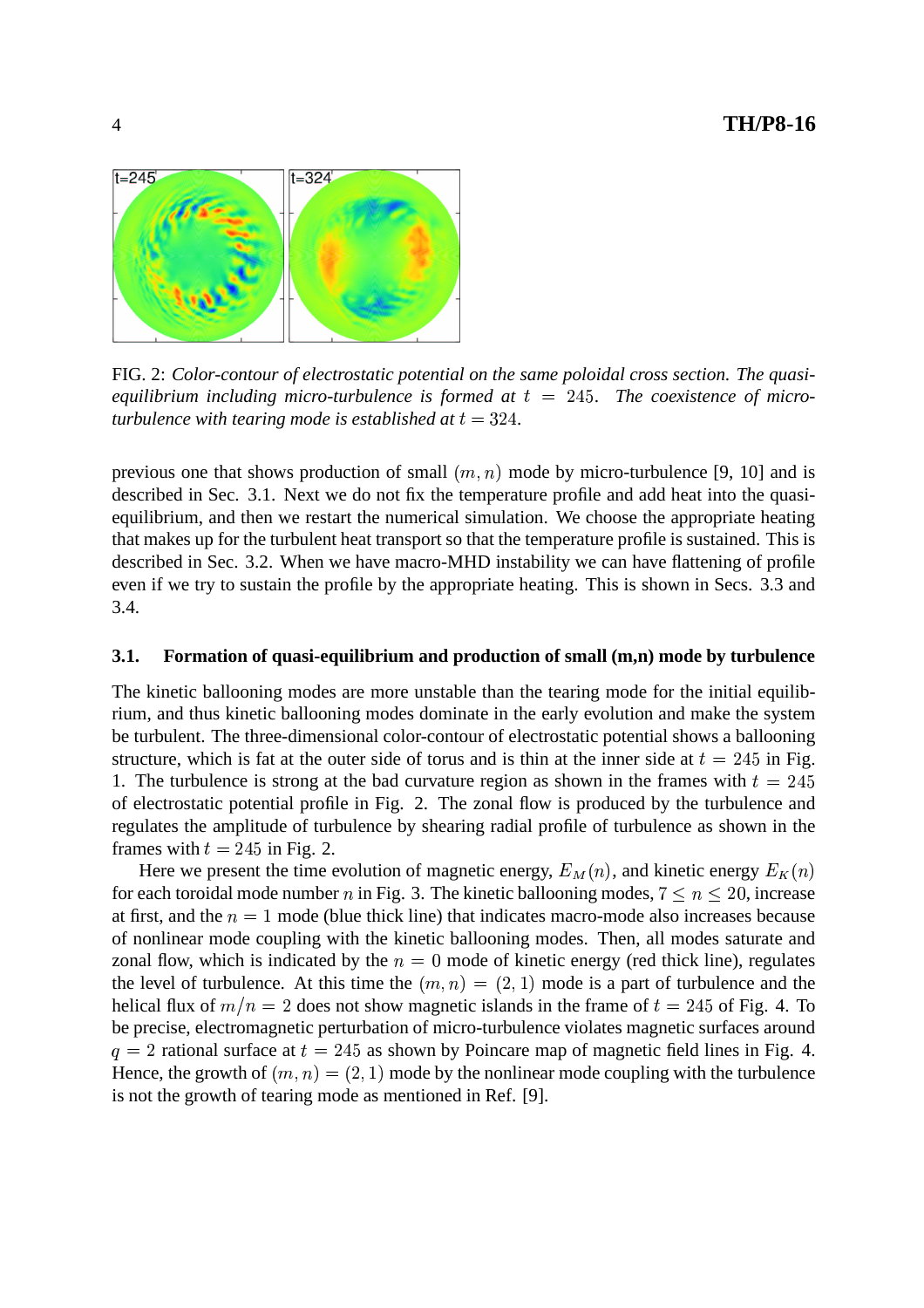

FIG. 3: *Time evolutions of magnetic energy (left) and kinetic energy (right) for each toroidal*  $\mu$  *mode*  $n$ . *Evolution of*  $\mu$ *acro-MHD*  $\mu$ *ode* (*tearing*  $\mu$ *ode*  $\int$ *for*  $t > 290$ ) *is indicated by*  $n = 1$  mode and micro-instability (kinetic ballooning mode) is indicated by  $7 \leq n \leq 20$  mode. *The amplitude of*  $n = 10$  *mode decreases after the tearing mode grows.* 



FIG. 4: *Equi-contour of helical flux function of*  $m/n = 2$  *on a poloidal cross section (left two frames). Poincare map of magnetic field lines (right two frames, where bold line indicates*  $q = 2$ *) rational surface of the initial equilibrium). There is no magnetic islands at*  $t = 245$ . *Magnetic islands with*  $(m, n) = (2, 1)$  *appear at*  $t = 324$ .

## **3.2. External heating**

In the previous section we have shown the formation of a quasi-equilibrium including microturbulence and zonal flow. Here, we do not fix the temperature profile of the quasi-equilibrium from  $t = 151$  and externally add heat source and heat sink to the plasma so that the temperature profile does not change. We have obtained the numerical data of heat flux from the simulation before  $t = 151$ . Based on the data we evaluate heat source and heat sink that are required to sustain the original temperature profile. Then, we restart our simulation and examine the subsequent evolution. If we do not heat the plasma the turbulence makes temperature profile flatten, and then the amplitude of turbulence decreases. We choose appropriate heating so that the temperature profile remains when the quasi-equilibrium is stable against macro-MHD instabilities. In this unstable case, however, a tearing mode arises at  $q=2$  resonant surface and it can change the profile.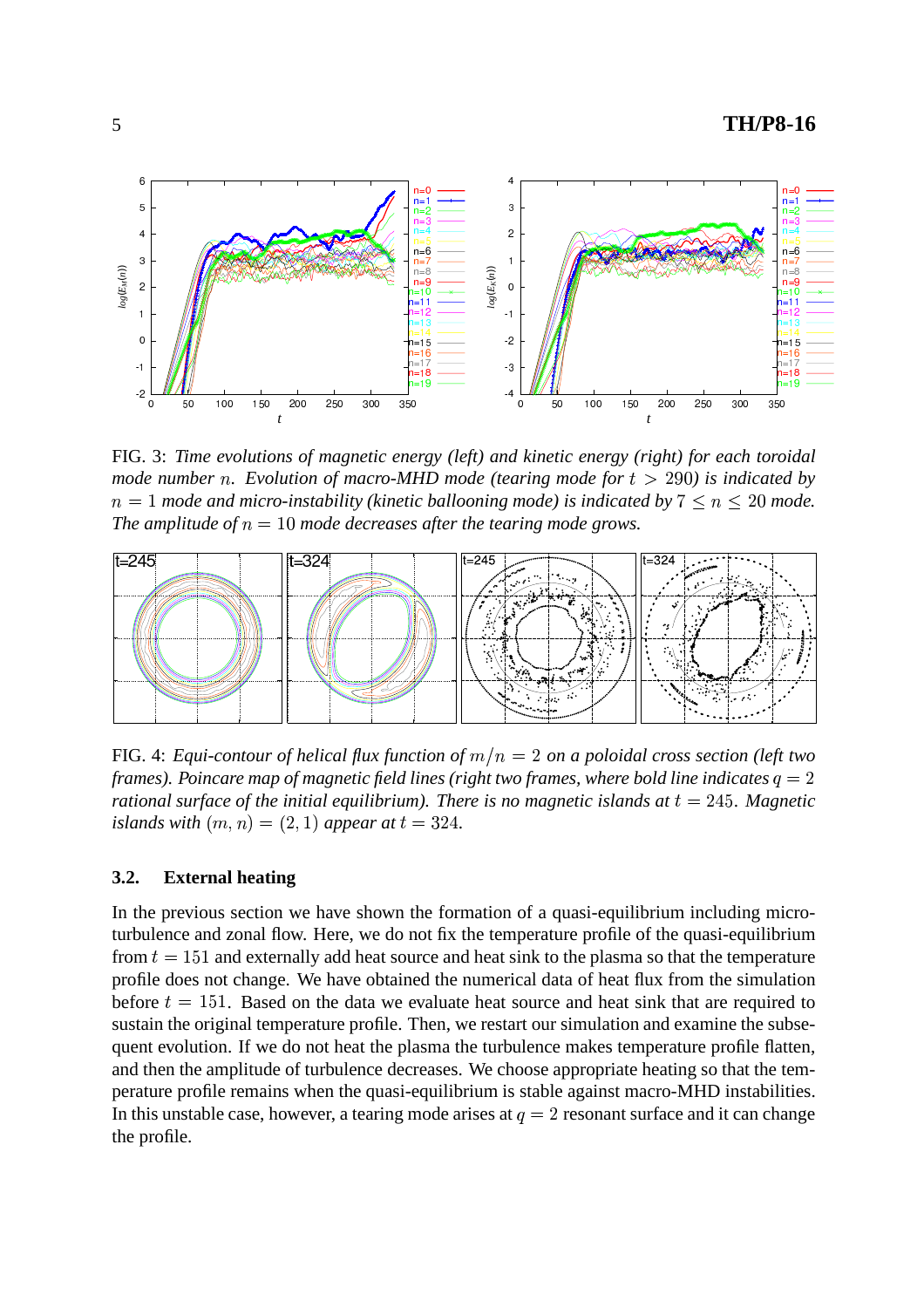

FIG. 5: *Energy spectrum kinetic energy at*  $t = 245$  *and* 324. The *dominant* mode of micro*turbulence,*  $n = 9$  *and 10 decreases after the appearance of tearing mode.* 

## **3.3. Appearance of macro-MHD instability (tearing mode)**

In the quasi-equilibrium which continues until  $t = 290$ , the  $(m, n) = (2, 1)$  mode is not a tearing mode but a part of the turbulence. Then, the magnetic energy of  $n = 1$  mode starts to grow at  $t = 290$  in Fig. 3. This macro-scale instability is the tearing mode because the helical flux of  $m/n = 2$  represents magnetic islands in the frame of  $t = 324$  of Fig. 4. Poincare map of magnetic field lines also shows the appearance of large  $m = 2$  structure around  $q = 2$  rational surface at  $t = 324$  in Fig. 4. The ballooning structure of three-dimensional color contour changes its shape into the  $(m, n) = (2, 1)$  structure that is fat at both the outer and the inner sides of torus in Fig. 1. Figure 5 shows energy spectrum before and after the appearance of tearing mode. The dominant toroidal modes of turbulence are  $n = 9$  and 10, and the amplitudes of these modes are reduced after the tearing mode arises. On the other hand the energy of low toroidal mode less than 10 increases. Hence, the energy spectrum of turbulence is changed by the appearance of tearing mode.

#### **3.4. Transport enhancement by the appearance of tearing mode**

Figure 6 (a) shows ion temperature profiles before and after the presence of tearing mode. After the tearing mode appears the flattening of ion temperature profile occurs around the resonant surface of  $q = 2, r_s/\tilde{a} = 0.65$ . Figure 6 (b) shows the heat diffusivity  $\chi_i$  profiles and zonal flow profiles before the appearance of tearing mode and afters. The heat diffusivity increases around the resonant surface of  $q=2$ . We think mechanism of transport enhancement is that the tearing mode produces not only coherent magnetic islands but also macro-scale convective cell flow. The large scale flow of tearing mode cooperates with small-scale turbulent flow and strongly enhances the convection of heat.

The zonal flow profile changes its shape after the presence of tearing mode as shown in Fig. 6 (b). After the presence of tearing mode the zonal flow shear becomes strong around the magnetic islands that is located at  $r_s/\tilde{a} = 0.65$ . Figure 7 shows time evolution of zonal flow profile. After  $t = 300$  the flow profile changes around  $r_s/\tilde{a} = 0.65$  where magnetic island appears. The zonal flow shear is expected to be strong at the separatrix of magnetic islands,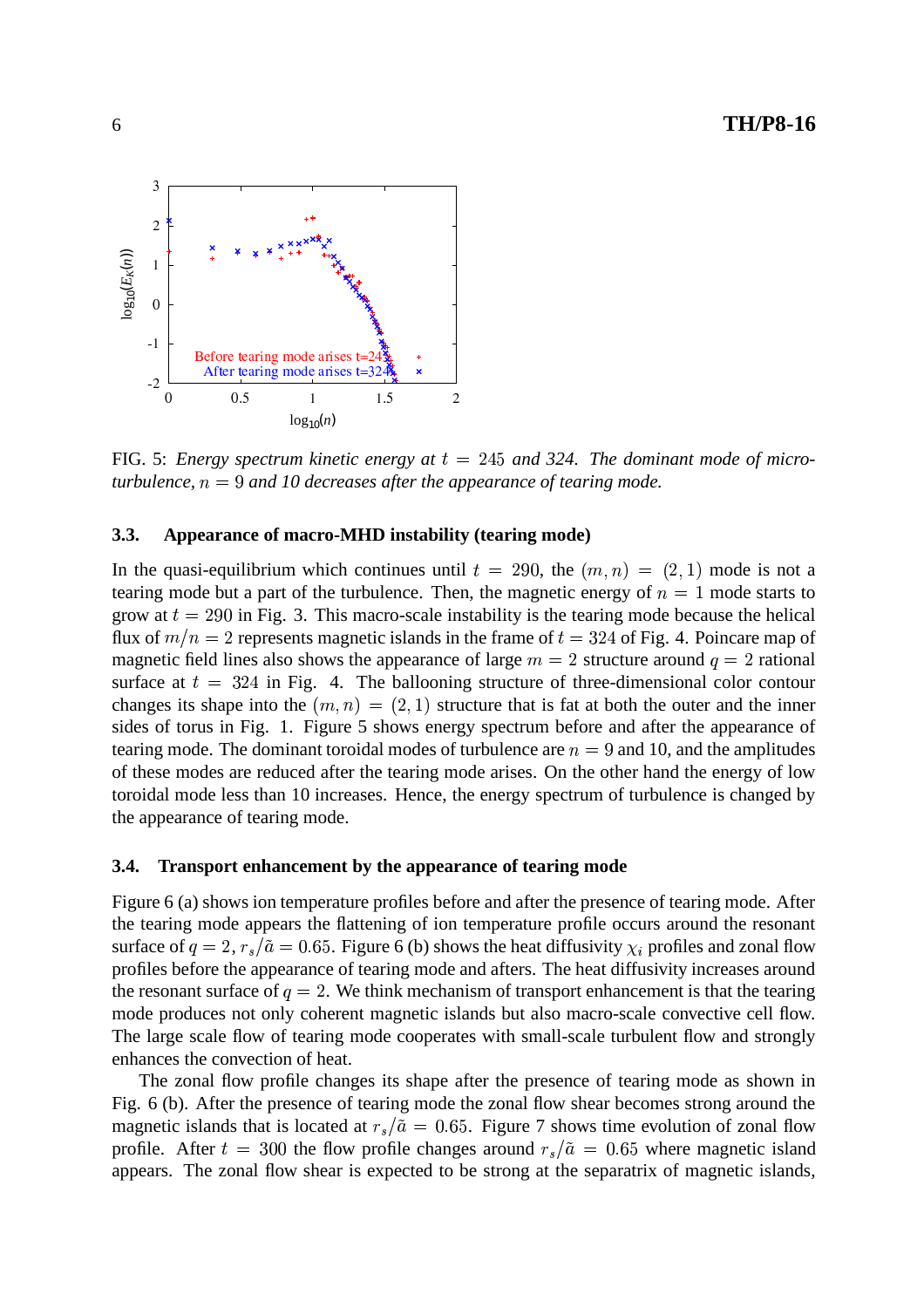

FIG. 6: *(a) Ion temperature profile* ? % *is flattened around magnetic islands that appears at rational surface of*  $q = 2$ ,  $r_s/\tilde{a} = 0.65$  *after the growth of tearing mode (macro-MHD). (b) Radial profiles of thermal diffusion coefficient and zonal flow. The thermal diffusivity increases around magnetic islands due to tearing mode.*

however, it is not clear whether the shear is strong at the separatrix.

#### **4. Summary and Discussion**

This is the first numerical simulation presenting anomalous transport due to coexistence of micro-turbulence with macro-MHD instability.

We have carried out three-dimensional simulation of a reduced set of two-fluid equations and have investigated effects of mutual interactions between micro-turbulence and macro-MHD instability on thermal transport. The initial equilibrium is unstable against kinetic ballooning mode (micro-instability) and tearing mode (macro-MHD instability), and the growth rate of former is larger than the latter. The micro-instability grows and a quasi-equilibrium including turbulence is formed at first, and it excites  $(m, n) = (2, 1)$  mode through nonlinear mode coupling. We remark that this excitation of  $(m, n) = (2, 1)$  mode by the turbulence is different from destabilization of tearing mode.

The  $(m, n) = (2, 1)$  mode becomes the tearing mode (macro-MHD instability) and grows up in the quasi-equilibrium including the turbulence and zonal flow. The tearing mode affects the micro-turbulence and reduces the amplitude of it, in addition the energy of low toroidal mode number increases, and thus the energy spectrum of turbulence is changed. The reduction of micro-turbulence is not due to the flattening of temperature profile around magnetic islands because we have the reduction of micro-turbulence even if we fix the temperature profile as shown in Fig. 3. of Ref. [9]. After the appearance of tearing mode the ion temperature profile is flatten and the thermal diffusion coefficient  $\chi_i$  increases around the magnetic islands due to tearing mode. We think that the macro-scale flow of tearing mode cooperates with small scale turbulent flow and produces large thermal diffusion. The zonal flow profile is altered by the appearance of tearing mode. It seems that the flow shear becomes strong around the magnetic island due to tearing mode.